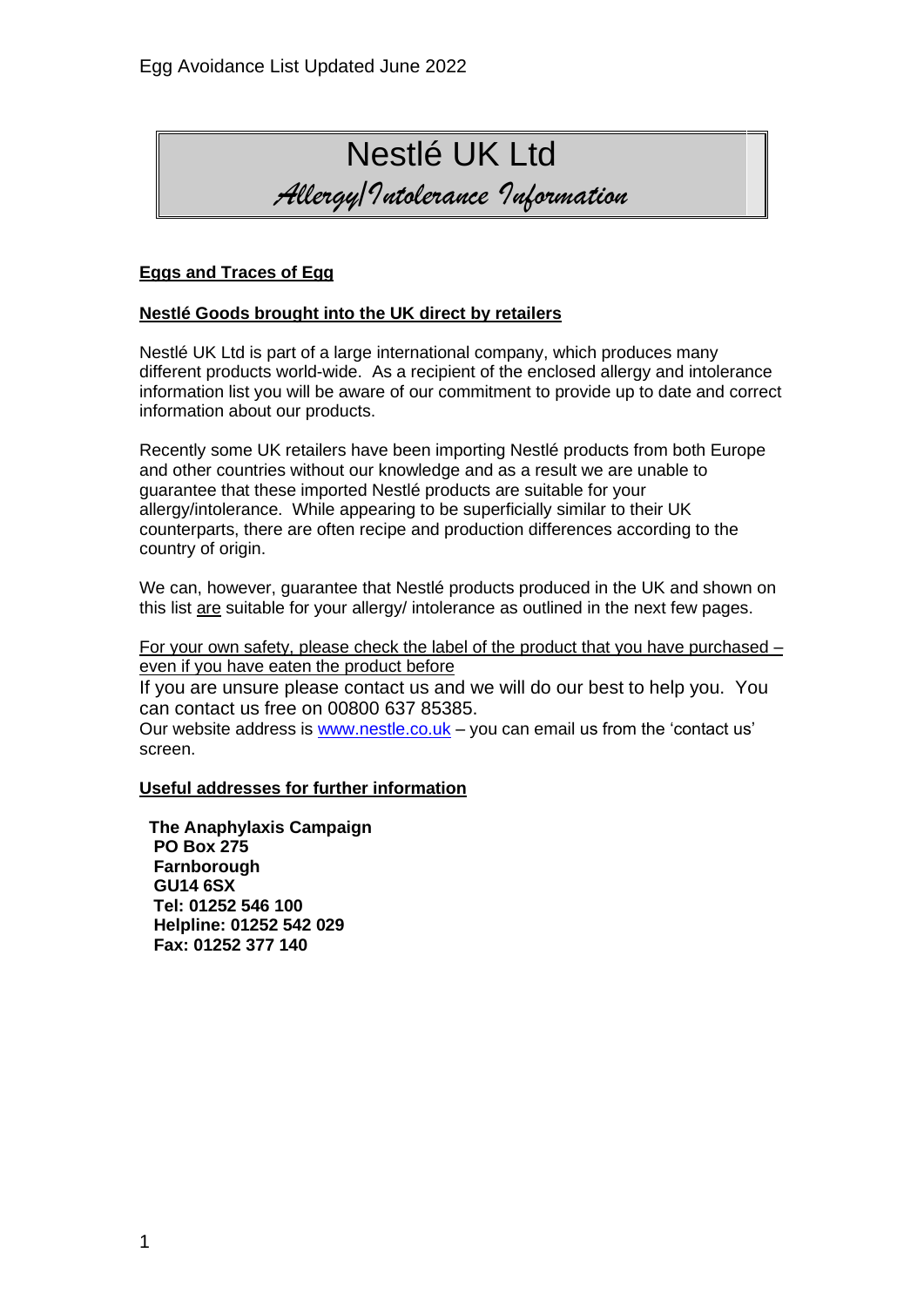## **Foods Suitable for an Egg Avoidance Diet**

The ingredients used in the manufacture of the products listed below do not contain egg in any form. Products listed in **bold** are recent additions/alterations.

Where eggs are used in one of our products this will be declared on the label as an ingredient in the ingredients listing. If the product does not contain eggs but has been manufactured in an area where it may have come into contact with eggs or egg-containing products, the statement 'may contain egg traces' will be present at the end of the ingredients list.

If you require any further information about any of our products, please contact us at the following address:

Consumer Services, Nestle UK Ltd, Freepost, York, YO91 1XY Tel: 00800 637 85385 Email: [consumer.services@uk.nestle.com](mailto:consumer.services@uk.nestle.com) Please check our website <https://www.nestle.co.uk/en-gb> for regular updates.

| Product                     | Suitable for Egg Avoidance Diet                           |  |
|-----------------------------|-----------------------------------------------------------|--|
| <b>Beverages</b>            |                                                           |  |
| Coffeemate                  | Light                                                     |  |
|                             | Original                                                  |  |
|                             | Americano, Intenso, Espresso, Latte, Cappuccino, Mocha,   |  |
| Nescafe Azera               | Decaff, Flat White                                        |  |
|                             | Azera Iced Cappuccino                                     |  |
|                             | <b>Azera Caramel Latte</b>                                |  |
| Azera To Go                 | Latte, Americano, Cappuccino                              |  |
|                             | Azera Espresso                                            |  |
| Azera Nitro                 | Americano, Latte                                          |  |
| Nescafe Alta Rica           | Alta Rica                                                 |  |
| Nescafe Black Gold          | <b>Black Gold</b>                                         |  |
| Nescafe Blend 37            | Blend 37                                                  |  |
| Nescafe Cap Colombia        | Cap Colombia                                              |  |
| <b>Nescafe Gold Sachets</b> | Cappuccino Original                                       |  |
|                             | Latte Caramel                                             |  |
|                             | Latte Vanilla                                             |  |
|                             | Cappuccino Decaff                                         |  |
|                             | Latte                                                     |  |
|                             | Mocha                                                     |  |
|                             | <b>Cappuccino Unsweetened</b>                             |  |
|                             | Double Choca Mocha                                        |  |
|                             | <b>Cappuccino Unsweetened Decaff</b>                      |  |
|                             | Latte Irish Cream                                         |  |
|                             | Cappuccino Skinny                                         |  |
|                             | Latte Skinny                                              |  |
|                             | Cappuccino Strong                                         |  |
|                             | <b>Toffee Nut Latte</b>                                   |  |
|                             | Gingerbread latte                                         |  |
|                             | Oat Latte                                                 |  |
|                             | <b>Almond Latte</b>                                       |  |
|                             | Coconut Latte                                             |  |
| <b>Nescafe Dolce Gusto</b>  | All varieties including Starbucks for Nescafe Dolce Gusto |  |
| Nescafe Espresso            | Espresso                                                  |  |
| Nescafe Fine Blend          | Fine Blend                                                |  |
| Nescafe Gold Blend          | Gold Blend                                                |  |
|                             | <b>Gold Blend Decaff</b>                                  |  |
|                             | Gold Blend Crema                                          |  |
|                             | <b>Gold Organic</b>                                       |  |
| Nescafe International       | <b>International Roast</b>                                |  |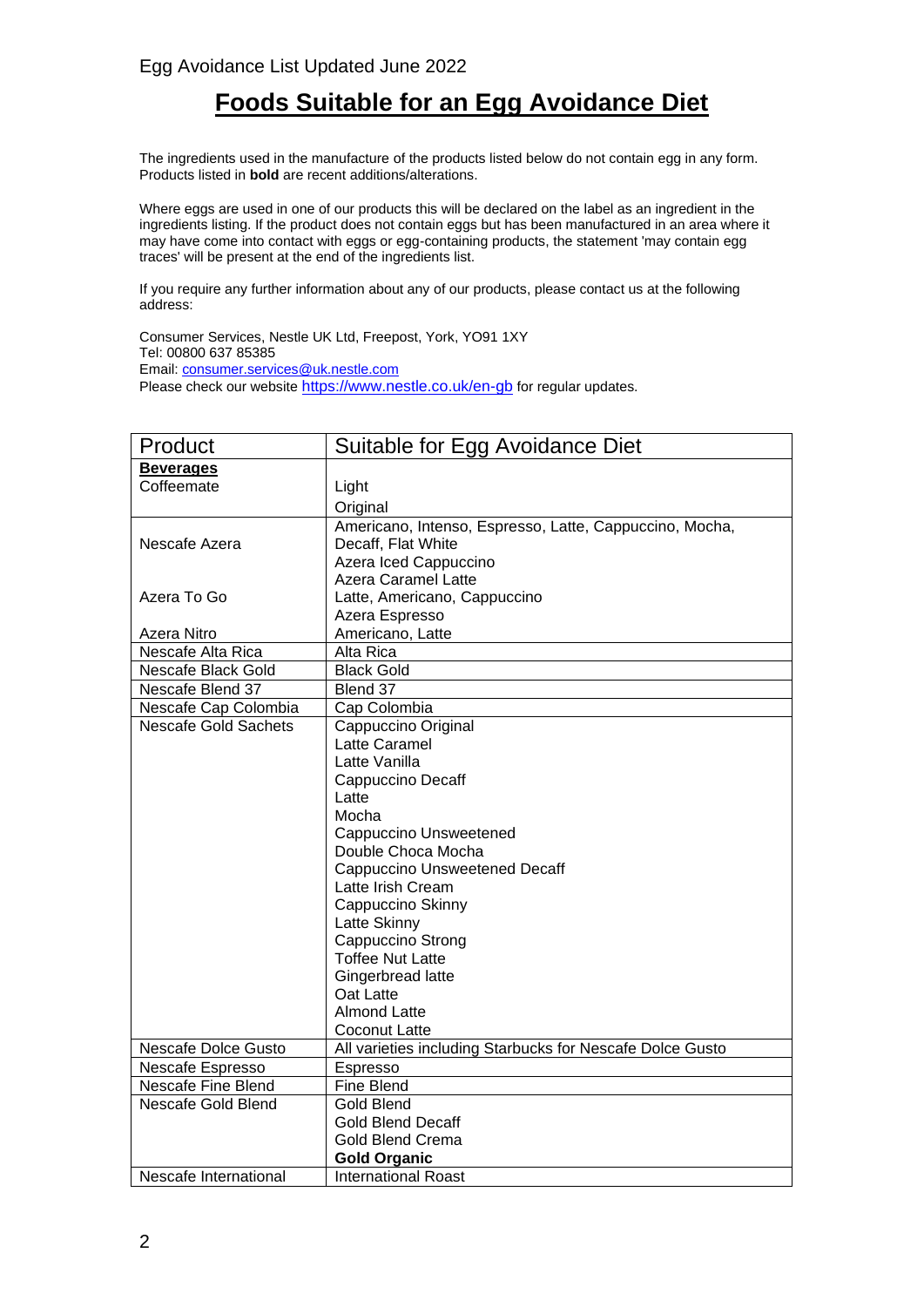# Egg Avoidance List Updated June 2022

| Nescafe Original         | Original, decaff                                       |
|--------------------------|--------------------------------------------------------|
| Nescafe 3 in 1           | Original, Strong, Extra Smooth                         |
| Nescafe 2 in 1           | Original                                               |
| Nesquik Powder           | All varieties                                          |
| Nesquik Ready to drink   | All varieties                                          |
| Nestle Aero              | <b>Hot Chocolate</b>                                   |
| Nido                     | Nido Milk Drink                                        |
| <b>Starbucks</b>         | Roast & Ground, Whole bean                             |
| <b>Starbucks Sachets</b> | Cappuccino, Latte, Mocha, Vanilla Latte, Caramel Latte |
| Wunda                    | <b>Original, Unsweetened</b>                           |

| <b>Confectionery</b> |                                                          |
|----------------------|----------------------------------------------------------|
| Aero                 | Aero Milk Chocolate Bars & Sharing Blocks                |
|                      | Aero Milk Chocolate Bubbles                              |
|                      | Aero Peppermint Chocolate Bars & Sharing Blocks          |
|                      | <b>Aero Peppermint Bubbles</b>                           |
|                      | Aero Orange Bars & Sharing Blocks                        |
|                      | Aero Caramel                                             |
|                      | Aero White Chocolate Bars & Sharing Blocks               |
|                      | Aero White Chocolate Bubbles                             |
|                      | Aero Mousse Bar & Sharing Blocks                         |
|                      | Aero Bliss Milk, Salted Caramel, Praline                 |
|                      | Aero Dark Milk                                           |
|                      | Aero Dark Milk Peppermint                                |
|                      | Aero Combos                                              |
|                      | Aero Melts Milk, Orange, Caramel                         |
| After Eight          | After Eight Dark Chocolate Mints                         |
|                      | After Eight Bitesize Dark Chocolate Mints (tube & pouch) |
|                      | After Eight Orange/Mint Thins                            |
| Animal Bar           | <b>Animal Bar</b>                                        |
| <b>Blue Riband</b>   | <b>Blue Riband Milk Chocolate Biscuit Bar</b>            |
|                      | <b>Blue Riband Caramel Cream</b>                         |
| <b>Breakaway</b>     | Breakaway Milk Chocolate Biscuit                         |
|                      | <b>Breakaway Caramac</b>                                 |
| Caramac              | Caramac Bar                                              |
| Crunch Bar           | Crunch Milk Chocolate Sharing Block                      |
| Kit Kat              | KitKat 2 Finger Milk Chocolate Biscuit                   |
|                      | KitKat 2 Finger Dark Mint Chocolate Biscuit              |
|                      | KitKat 2 Finger Orange Chocolate Biscuit                 |
|                      | KitKat 2 Finger Dark Chocolate Biscuit                   |
|                      | KitKat 2 Finger Honeycomb Chocolate Biscuit              |
|                      | KitKat 4 Finger Milk Chocolate Bar                       |
|                      | KitKat 4 finger Orange Chocolate Bar                     |
|                      | KitKat 4 Finger Dark Chocolate Bar                       |
|                      | KitKat Chunky Milk Chocolate Bar, Snack Size             |
|                      | KitKat Chunky Peanut Butter Chocolate Bar                |
|                      | KitKat Chunky Duo Bar                                    |
|                      | KitKat Chunky Double Caramel Bar                         |
|                      | KitKat Chunky White                                      |
|                      | KitKat Chunky Orange snack size 4 pack                   |
|                      | <b>KitKat Chunky More</b>                                |
|                      | KitKat Chunky Salted Caramel popcorn                     |
|                      | KitKat Bites Milk Chocolate                              |
|                      | KitKat Bites White Chocolate                             |
|                      | <b>KitKat Bites Orange</b>                               |
|                      | <b>KitKat Bites Caramel</b>                              |
|                      | <b>KitKat Gold</b>                                       |
|                      | <b>KitKat Senses Mix</b>                                 |
|                      | KitKat Senses 2 finger bars, all varieties               |
| <b>KitKat Pops</b>   | Peanut, corn, chia, milk                                 |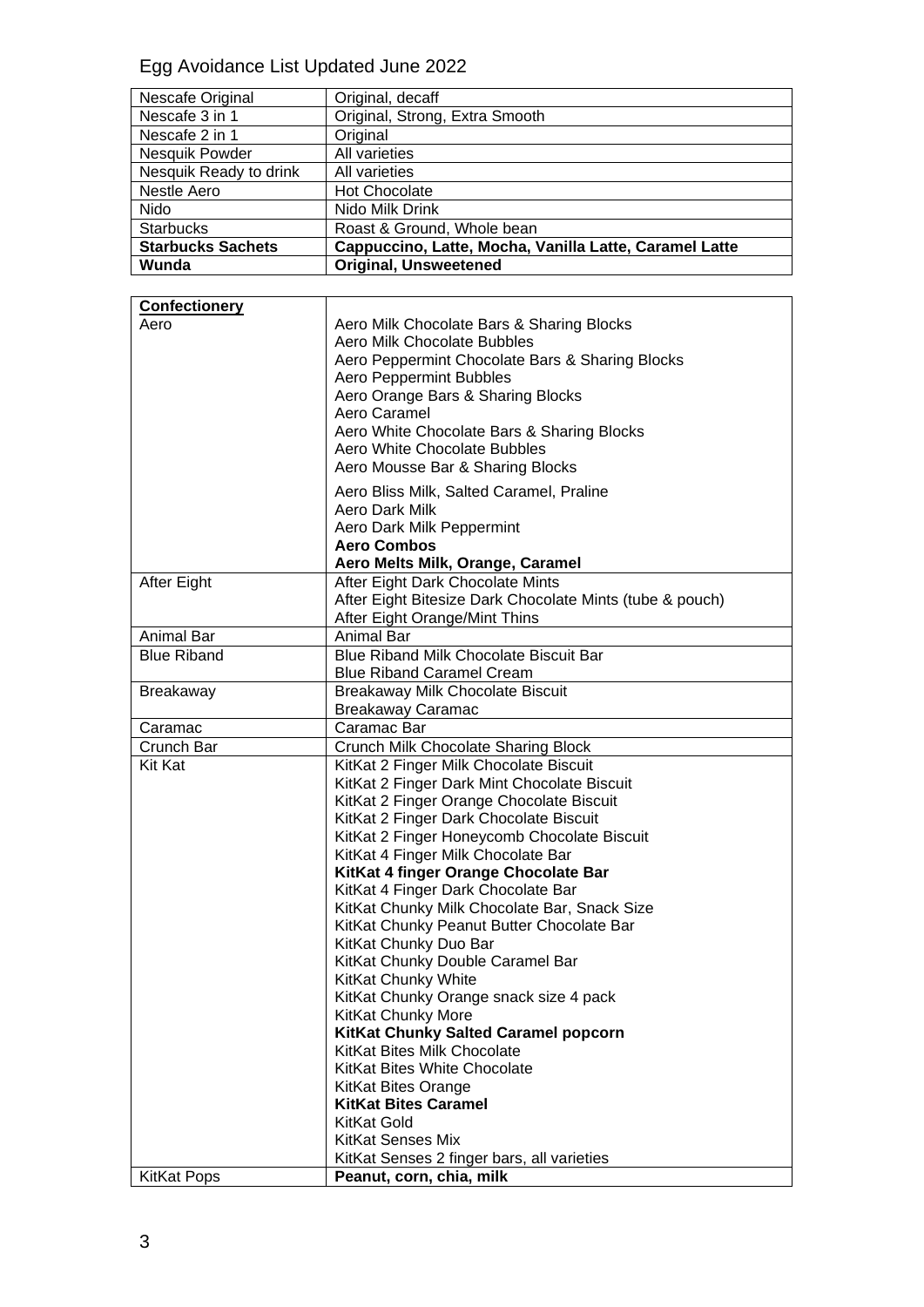Egg Avoidance List Updated June 2022

| Lion Bar              | Lion Bar                                             |
|-----------------------|------------------------------------------------------|
|                       | Lion Bar Duo                                         |
|                       | Lion Peanut Chocolate Bar                            |
|                       | Lion Wild                                            |
| Milkybar              | Milkybar White Chocolate Bar & Sharing Block         |
|                       | Milkybar White Chocolate Buttons                     |
|                       | <b>Milkybar Combos</b>                               |
|                       | Milkybar Giant White Chocolate Buttons               |
|                       | Milkybar Milk & Cookies Sharing Block                |
|                       | Milkybar Cookies & Cream Bites                       |
|                       | Milkybar Milk & Crunchy                              |
|                       | Milkybar Giant Buttons Milkshake                     |
|                       | Milkybar Mix Ups                                     |
| Munchies              | <b>Munchies Chocolate Pouch</b>                      |
|                       | <b>Munchies Tube</b>                                 |
|                       | Munchies Choc Fudge Pouch                            |
|                       | Munchies Cookie Dough Pouch                          |
|                       | <b>Munchies Gingerbread</b>                          |
| <b>Nestle</b>         | Pick & Mix                                           |
|                       | Caramel Pick & Mix                                   |
| Polo                  | Polo Mints Original                                  |
|                       | Polo Sugar Free Mints                                |
|                       | Polo Fruits & Sharing Bag                            |
|                       | Polo Spearmint                                       |
| <b>Quality Street</b> | <b>All Quality Street Sweets</b>                     |
|                       | Quality Street Orange Matchmakers Box                |
|                       | <b>Quality Street Mint Matchmakers Box</b>           |
|                       | Quality Street Honeycomb Matchmakers Box             |
|                       | <b>Quality Street Salted Caramel Matchmakers Box</b> |
|                       | Quality Street Mini Matchmakers Mint Chocolate Pouch |
|                       | Quality Street Intrigue - all flavours               |

| Rolo                | <b>Rolo Chocolate Tube</b>                          |
|---------------------|-----------------------------------------------------|
|                     | Rolo Chocolate Sharing Block                        |
|                     | Little Rolo Pouch bag                               |
|                     | <b>Rolo Combos</b>                                  |
| Rowntrees           | <b>Rowntrees Fruit Gums</b>                         |
|                     | <b>Rowntrees Fruit Pastilles</b>                    |
|                     | <b>Rowntrees Fruit Pastilles Dessert</b>            |
|                     | Rowntrees Jelly Tots                                |
|                     | Rowntrees Pick & Mix                                |
|                     | <b>Rowntrees Randoms Sours</b>                      |
|                     | Rowntrees Randoms 30% less sugar                    |
|                     | Rowntrees Fruit Pastilles Berries & Cream           |
|                     | Rowntrees Randoms, Squish'ems, Foamies              |
|                     | <b>Rowntrees Randoms Squidgy Squirls</b>            |
|                     | Rowntrees Fruit Pastilles Strawberry & Blackcurrant |
| <b>Smarties</b>     | <b>Smarties Tube</b>                                |
|                     | <b>White Smarties Tube, Pouch</b>                   |
|                     | Mini Smarties                                       |
|                     | Smarties Milk Chocolate Bar & Sharing Block         |
|                     | <b>Smarties Little Bar</b>                          |
|                     | <b>Smarties Buttons all varieties</b>               |
|                     | <b>Smarties Orange Sharing Block</b>                |
|                     | <b>Smarties White Sharing Block</b>                 |
| <b>Toffee Crisp</b> | Toffee Crisp Chocolate Single Bar & Sharing Block   |
|                     | <b>Toffee Crisp Biscuits</b>                        |
|                     | <b>Toffee Crisp Bitesize Chocolate</b>              |
|                     | <b>Toffee Crisp Bitesize</b>                        |
|                     | <b>Toffee Crisp Honeycomb</b>                       |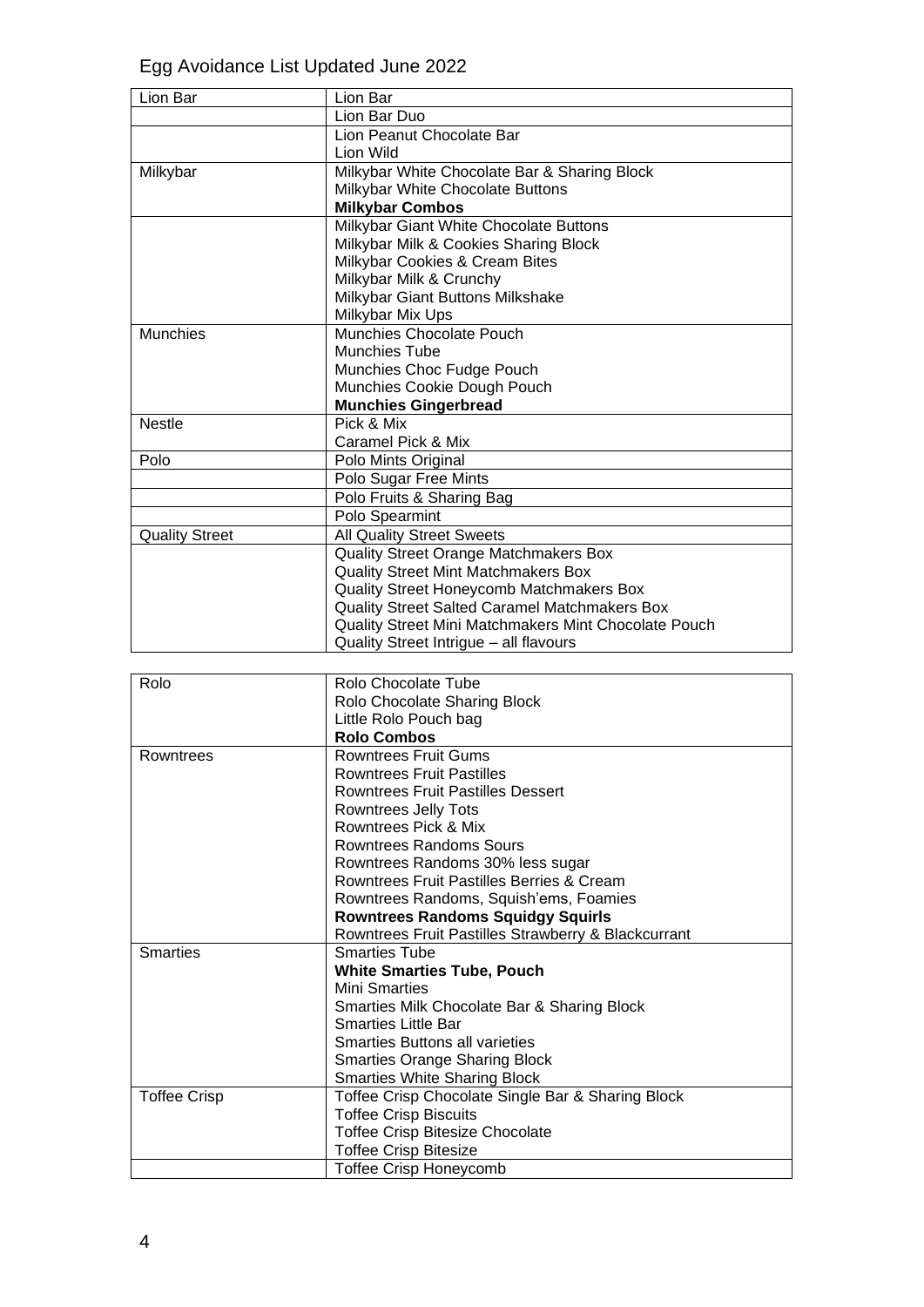# Egg Avoidance List Updated June 2022

| Yorkie    | Yorkie Milk Chocolate Bar                 |
|-----------|-------------------------------------------|
|           | Yorkie Raisin & Biscuit Chocolate Bar     |
|           | Yorkie Peanut Chocolate Bar               |
|           | Yorkie Milk Duo Chocolate Bar             |
|           | Yorkie Raisin & Biscuit Duo Chocolate Bar |
|           | Yorkie Milk Chocolate Chunks bag          |
|           | <b>Yorkie Biscuit Bar</b>                 |
|           | Yorkie Protein Bar                        |
|           | Yorkie More                               |
|           | Yorkie Orange Standard, Duo               |
| Yes! Bars | <b>Beetroot</b>                           |
|           | Sea Salt & Dark Choc                      |
|           | Lemon, Chilli & Quinoa                    |
|           | Coffee & Cherry                           |
|           | Cranberry                                 |

| <b>Chilled Meats</b> |                                                               |  |
|----------------------|---------------------------------------------------------------|--|
| <sup>I</sup> Herta   | Classic Frankfurters, Jumbo Frankfurters, Chilli Frankfurters |  |

| <b>Meritene Milkshake</b> | All varieties |
|---------------------------|---------------|
| <b>Meritene Soup</b>      | All varieties |

| <b>Milks &amp; Creams</b><br>Carnation | Evaporated Milk, Light Evaporated Milk<br>Condensed Milk, Light Condensed Milk, Vegan Condensed<br>Milk<br><b>Carnation Caramel</b> |           |
|----------------------------------------|-------------------------------------------------------------------------------------------------------------------------------------|-----------|
|                                        | <b>Extra Thick Cream</b>                                                                                                            | Milk Pots |
| <b>Carnation Drizzle</b>               | <b>Original, Caramel</b>                                                                                                            |           |

| Maggi 2 minute noodles | Assam Laksa<br>Chatpata |
|------------------------|-------------------------|
|                        | Chicken                 |
|                        | Curry                   |
|                        | Masala                  |

| <b>Cerelac Infant Cereal</b> |                                                                                                                           |
|------------------------------|---------------------------------------------------------------------------------------------------------------------------|
| Cerelac                      | Cerelac Rice<br>Cerelac Rice Mixed Veg<br>Cerelac Rice & Maize<br><b>Cerelac Wheat</b><br>Cerelac Honey<br>Cerelac Banana |
|                              | Cerelac Apple<br><b>Cerelac Mixed Fruits</b>                                                                              |

| <b>Maggi Sauces</b>    | Tamarina<br>Masala Chilli<br>Hot & Sweet Chilli, Atta Massala |
|------------------------|---------------------------------------------------------------|
| Maggi Liquid Seasoning | Original                                                      |
| <b>Maggi Seasoning</b> | Seasoning cubes                                               |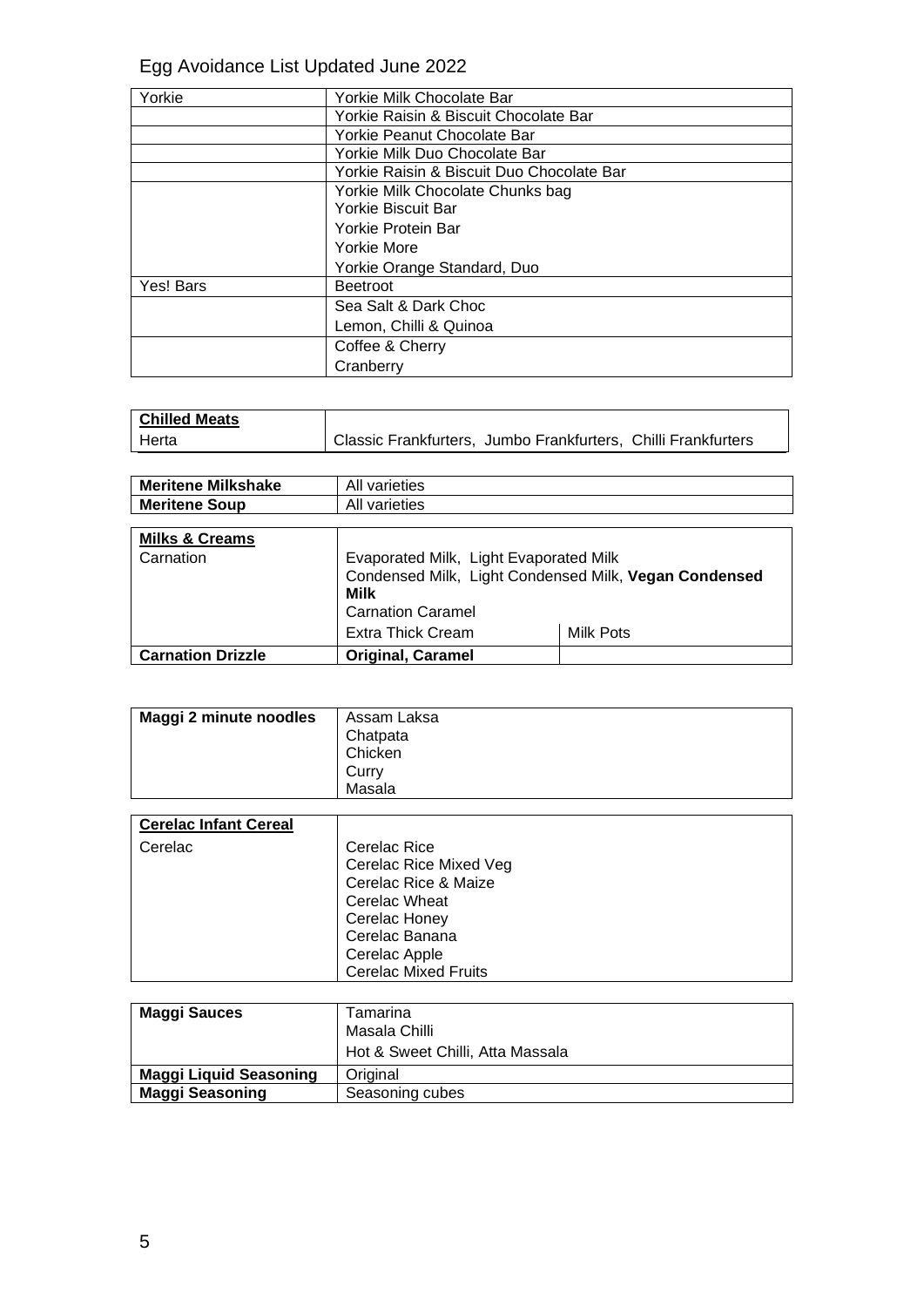| Yogurts, Fromage            |                                                             |
|-----------------------------|-------------------------------------------------------------|
| <b>Frais &amp; Desserts</b> |                                                             |
| Aero Mousse                 | Chocolate 4x59g pots                                        |
|                             | Double Chocolate                                            |
|                             | Peppermint                                                  |
|                             | <b>Aero Creations Chocolate Mousse</b>                      |
|                             | Aero Heavenly Chocolate Hazelnut Mousse                     |
|                             | Aero Heavenly Caramel & Pecan Mousse                        |
| After Eight                 | After Eight Dessert Mousse with chocolate layers            |
|                             | After Eight Mint Yogurt Split Pot                           |
| Angry Birds                 | <b>Strawberry Yogurt</b>                                    |
| <b>Kit Kat</b>              | Yogurt Split Pot                                            |
| La Laitiere                 | Duo White & Milk chocolate                                  |
| Lindhals Kvarg              | Natural, Vanilla, Raspberry, Coconut, Blueberry & Vanilla   |
|                             | Stracciatella                                               |
|                             | Protein Pudding - vanilla, chocolate, banoffee              |
| Milkybar                    | <b>Dessert</b>                                              |
|                             | Little Treats 6 pots Fromage Frais                          |
|                             | Milkybar Mousse                                             |
| Munch Bunch                 | Yogurt                                                      |
|                             | Strawberry, Raspberry                                       |
|                             | Strawberry/Raspberry Fromage Frais 30% reduced Sugar        |
|                             | Strawberry/Banana Fromage Frais 30% reduced Sugar           |
|                             | <b>Strawberry Squashums Drink</b>                           |
|                             | Banana                                                      |
|                             | Squashums Strawberry/Raspberry                              |
|                             | Double Up: Straw/Rasp, Strawberry & Chocolate, Strawberry & |
|                             | Peach, Vanilla & Strawberry.                                |
|                             | Squashums Strawberry Fromage Frais Pouch                    |
|                             | Squashums Raspberry Fromage Frais Pouch                     |
|                             | Huge Tubes Strawberry, Raspberry, Banana                    |
|                             | <b>Fruit Puree</b>                                          |

| Nesquik               | Chocolate Pot                         |
|-----------------------|---------------------------------------|
|                       |                                       |
|                       | <b>Fromage Frais</b>                  |
|                       | Nesquik Duo Dessert                   |
| <b>Quality Street</b> | <b>Toffee Penny Dessert</b>           |
|                       | Green Triangle Crème Dessert          |
| Rolo                  | Milk Dessert, Dark Dessert            |
|                       | Vanilla Yogurt with Little Rolos      |
|                       | <b>Toffee Yoghurt with Mini Rolos</b> |
|                       | Rolo Mousse                           |
|                       | Rolo Crackin Dessert                  |
| Ski                   | All Varieties of Yogurt               |
|                       | Low Fat Smooth Tropical               |
|                       | Lemon Mousse                          |
|                       | <b>Strawberry Mousse</b>              |
|                       | <b>Raspberry Mousse</b>               |
|                       | Passionfruit & Raspberry Mousse       |
| <b>Smarties</b>       | Split Pot yogurt                      |
| Yorkie                | <b>Chocolate Dessert</b>              |
|                       | <b>Yorkie Crackin Dessert</b>         |

| <b>Nestle Cereals</b> | All Nestle Cereals are suitable                       |
|-----------------------|-------------------------------------------------------|
| Nestle Cereal Bars    | Nesquik, Curiously Cinnamon, Lion Bar, Honey Cheerios |
| Nestle Water          |                                                       |
| San Pelligrino        | All varieties                                         |
| <b>Buxton</b>         | All varieties                                         |
| Pure Life             | All varieties                                         |